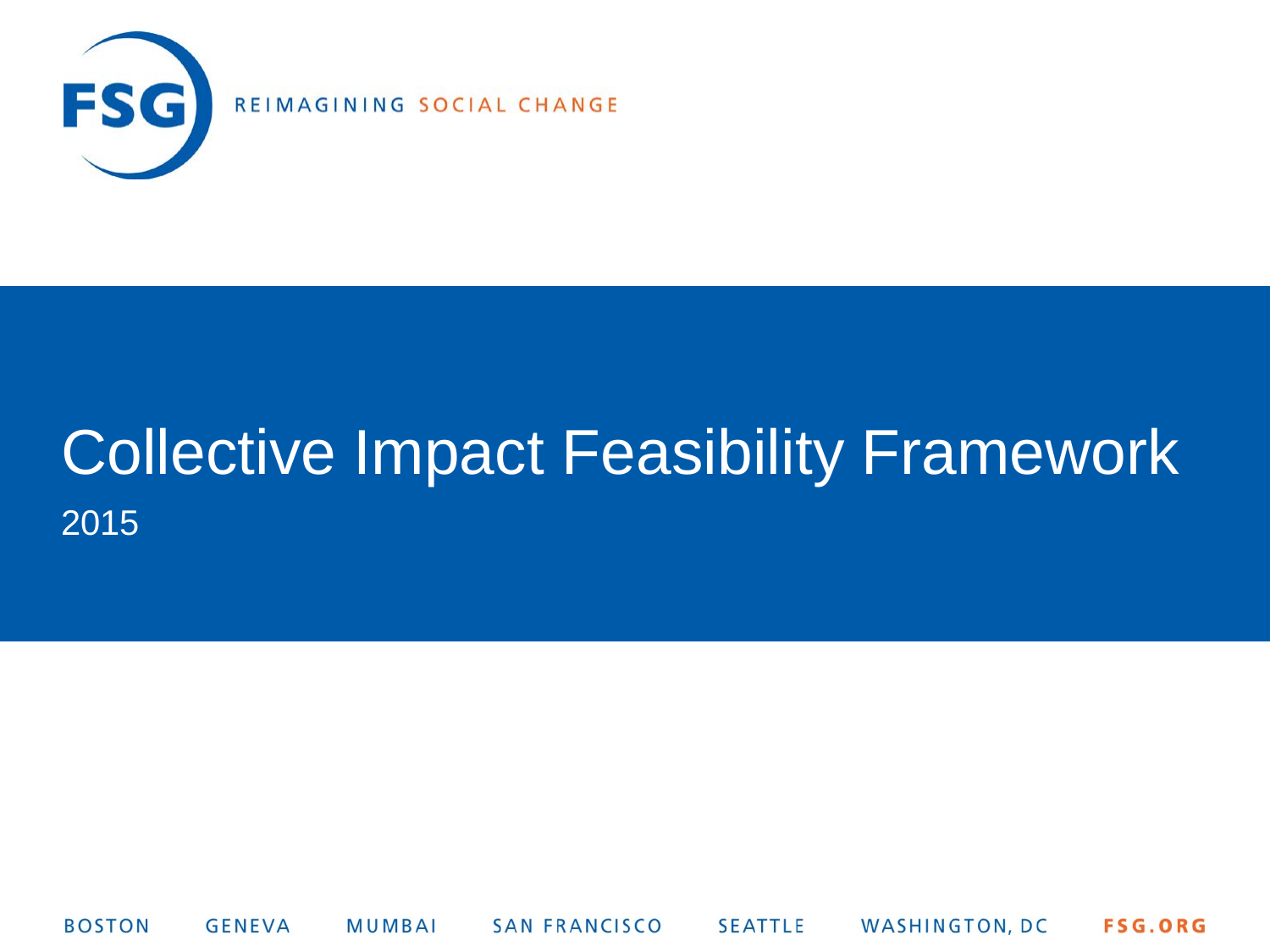## Collective impact is not the solution to every social problem

The Collective Impact Feasibility framework offers a **guide to help a group of stakeholders assess whether or not collective impact is the right approach** to address the specific social problem in their community\*. This framework is most helpful **before** you invest in a collective impact effort by assessing the landscape of actors, the scale and complexity of the social problem you want to address, and the readiness of local stakeholders for collaboration.

- If considering a collective impact approach, **convene a diverse group of local stakeholders** to conduct this feasibility assessment.
- **Facilitate discussions** with local stakeholders using the four (4) questions as guides. Use data, stakeholder perspectives, system maps, and other tools to help local stakeholders assess each question.
- **Communicate** the results of your assessment to the wider community when possible to rally support for future initiatives.

### *Instructions Key Considerations*

- The **individual community context** should be taken into consideration when assessing each of the questions. Rarely will answers be as easy as "yes and no." However, this framework helps you to understand opportunity areas for investment to support a collaborative process like collective impact.
- If a community finds that collective impact is **not appropriate**, it means the nature of the problem best lends itself to **an alternative solution or approach**. By better understanding the nature of the problem you want to solve, you can make better use of the community's resources.
- If a community finds that the local stakeholders are **not ready** for collective impact, the framework offers tips on how to build readiness for crosssector collaboration over time.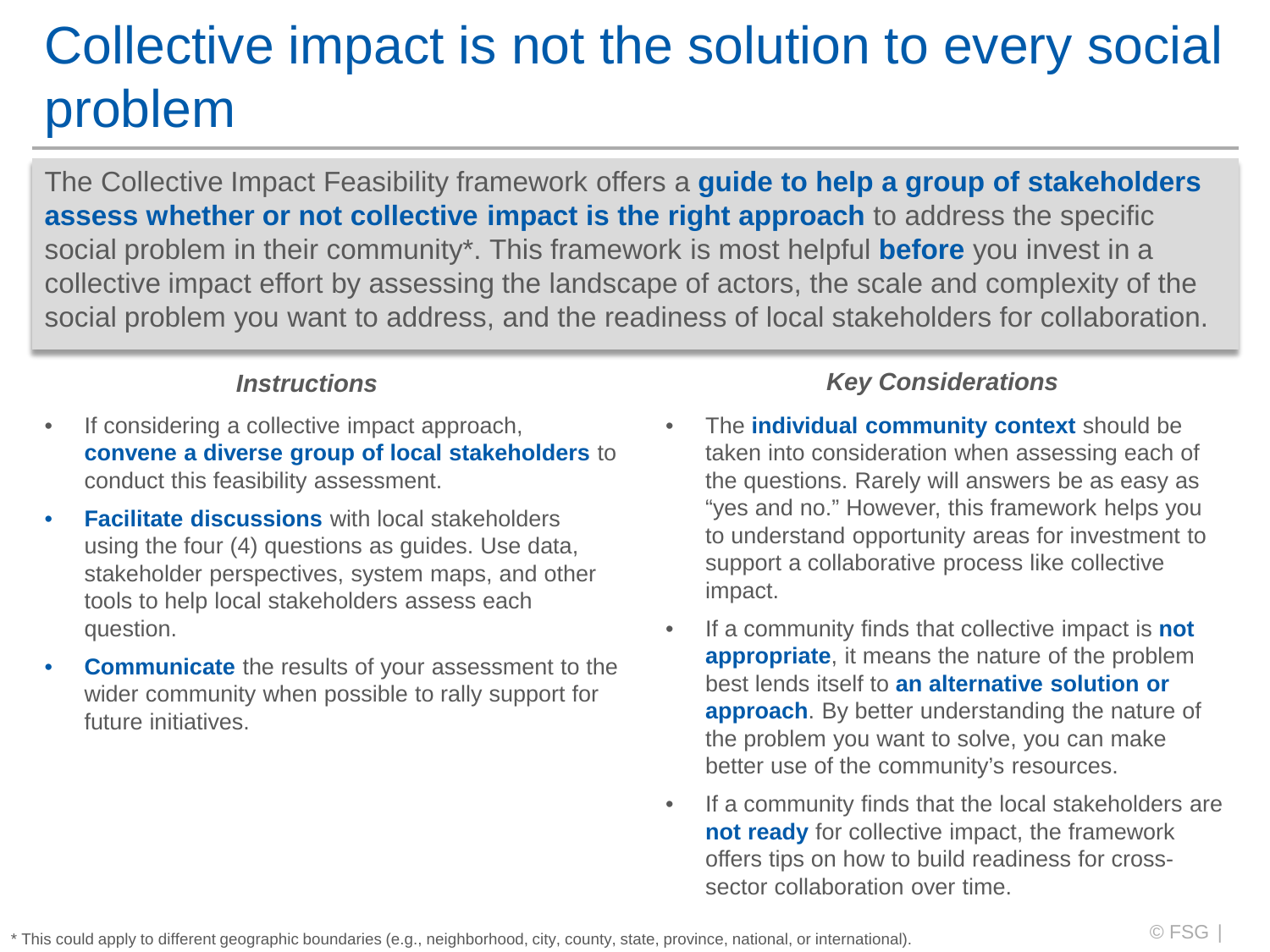### Collective Impact Feasibility Framework

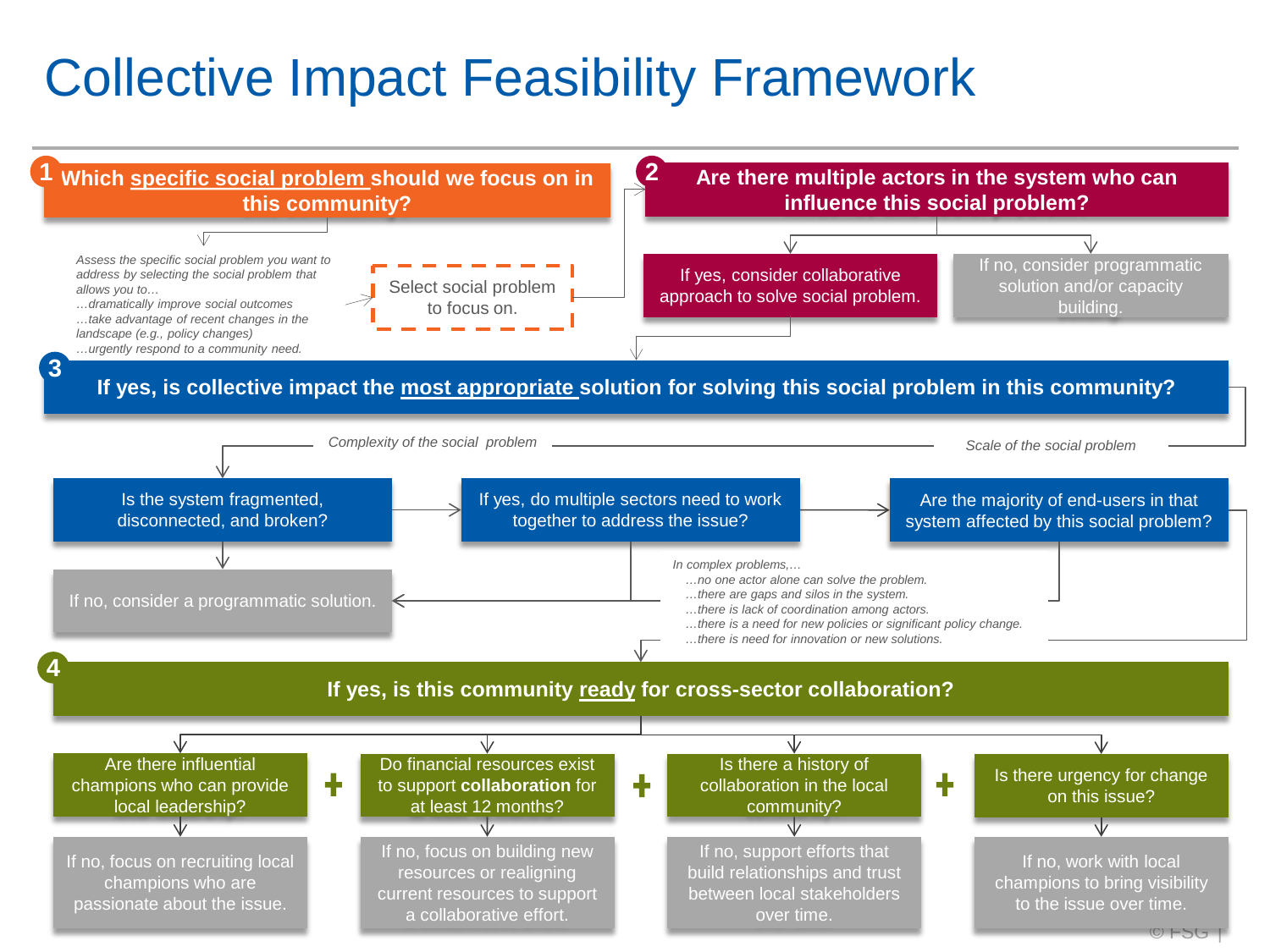### Glossary of terms

**A community** is a group of people living in the same place. You can define communities at different geographic scales: neighborhood, city, county, province, state, nation, or international.

**Stakeholders** are individuals or organizations with the ability to influence the social issue. They may represent the public, private, nonprofit, or philanthropic sectors, or the population targeted for change.

**A system** is the group of interdependent actors and factors, both formal and informal, forming a complex social problem. No one person or organization has the ability to influence the entire system, but working together, the group can move toward systems change.

**A sector** is a group of organizational actors that are similar in a society, e.g., philanthropy, business, government, nonprofits, etc.